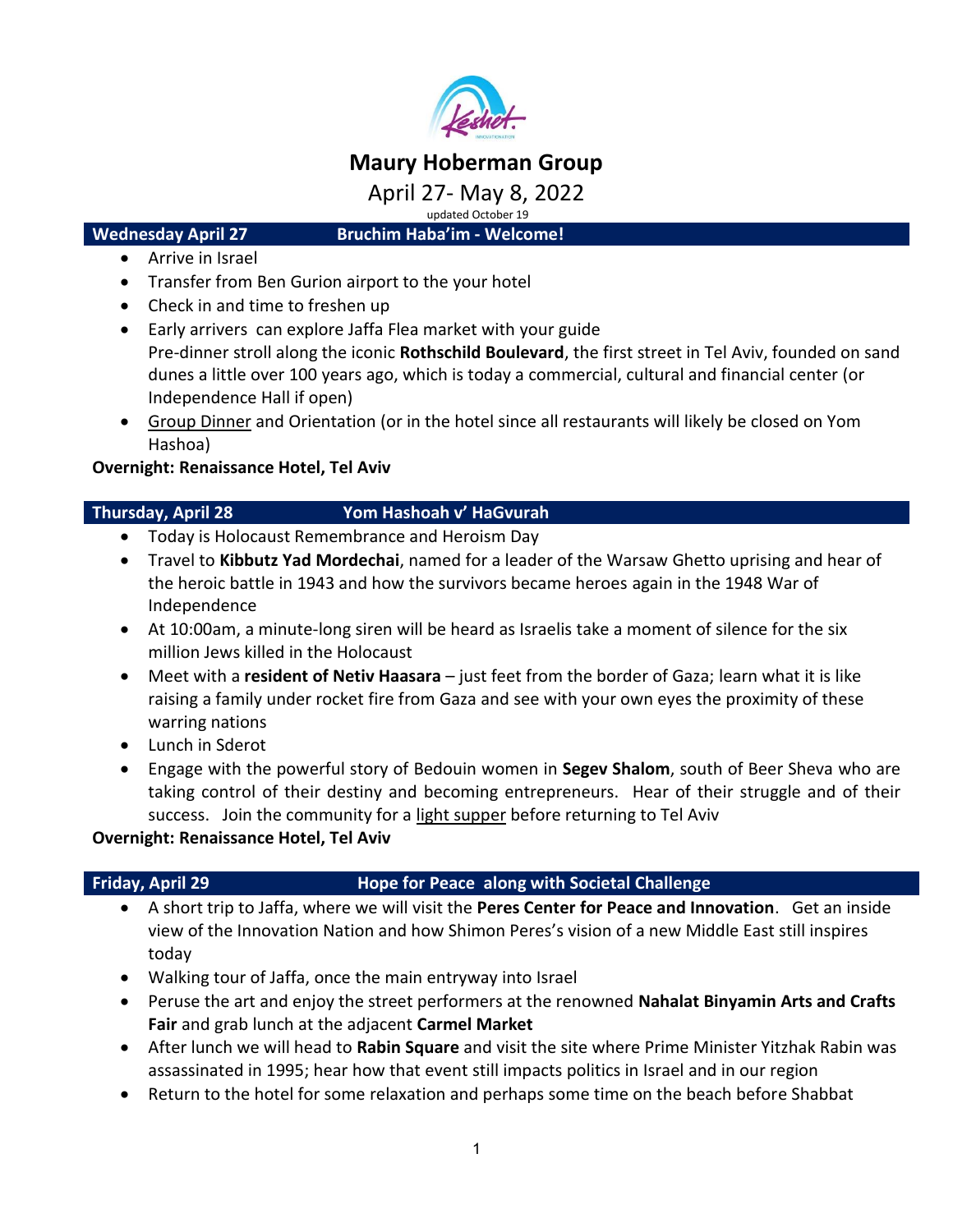- Participate in a "secular" Kabbalat Shabbat with **Beit Tefillah Yisraeli**, which combines traditional prayer with modern song and poetry
- Shabbat dinner in the hotel or home hospitality

### **Overnight: Renaissance Hotel, Tel Aviv**

# 

## **Saturday, April 30 Artists and Benefactors**

- Depart the hotel and travel to the North
- See the impressive ruins of King Herod's ancient port city of **Caesarea**, once the capital of Israel during the Roman and Byzantine Periods
- Have a unique tour of the **Ein Hod Artist Village** with one of the resident artists. We will also have a chance to let our creative juices flow with a workshop with one of the artists.
- A chance to browse and lunch in Ein Hod
- We continue to the picturesque **Sea of Galilee,** where we will check into our hotel.
- Time to freshen up before a sunset excursion on the Sea of Galilee before dinner at a restaurant on the shore.

## **Overnight: Ramot Resort Hotel, Golan**

# **Sunday, May 1 The challenges of Pluralism and mixed Cities in Israel**

- We travel to **Kibbutz Hannaton,** where a group of idealistic families are trying to create a model for a more pluralistic and welcoming Israeli society. We will meet with Rabbi Yoav Ende, one of the leaders of the community and instrumental in renewing the Kibbutz in 2009
- The Educators from **Midreshet Hannaton** will lead us on a tour in **Nazareth** and **Ziporri**, exploring the issues and dilemmas of life in a mixed city, both today and in ancient times. After the difficulties of May 2021 with Muslim and Jewish strife we will see how the fabric of community is being stitched together again and how some of the same issues were dealt with in the 2<sup>nd</sup> and 3<sup>rd</sup> centuries AD in Zippori.
- Time permitting, we will meet some of the youth that are in a preparatory program at Hannaton prior to their enlistment in the IDF.

## **Overnight: Ramot Resort Hotel, Golan**

# **Monday, May 2 Zionist Thinkers and Jerusalem of Gold**

• We check out of the hotel and visit the nearby **Kinneret Cemetery** where some of the great Zionist leaders and thinkers are interred. We will read some of the poetry and sing the songs of two of the great artists buried there, Rachel the Poetess and Naomi Shemer OR

Visit the holy city of **Tzfat**; tour the old synagogues and artist-filled alleyways as you learn about the formation of Kabbalah, Jewish mysticism

- We travel south to Raanana to the **Leket distribution center** where we will have the chance to hear first-hand what is being done to help those struggling with food insecurity in Israel and how this organization is saving tons of food that would otherwise be lost. We will have the opportunity to lend a hand ourselves.
- We arrive in the afternoon in Jerusalem and see our first view of the ancient city from the **Haas Promenade**, where we will look at the origins of the Jewish love affair with the city with the help of the Biblical story of the Binding of Isaac
- Check into the hotel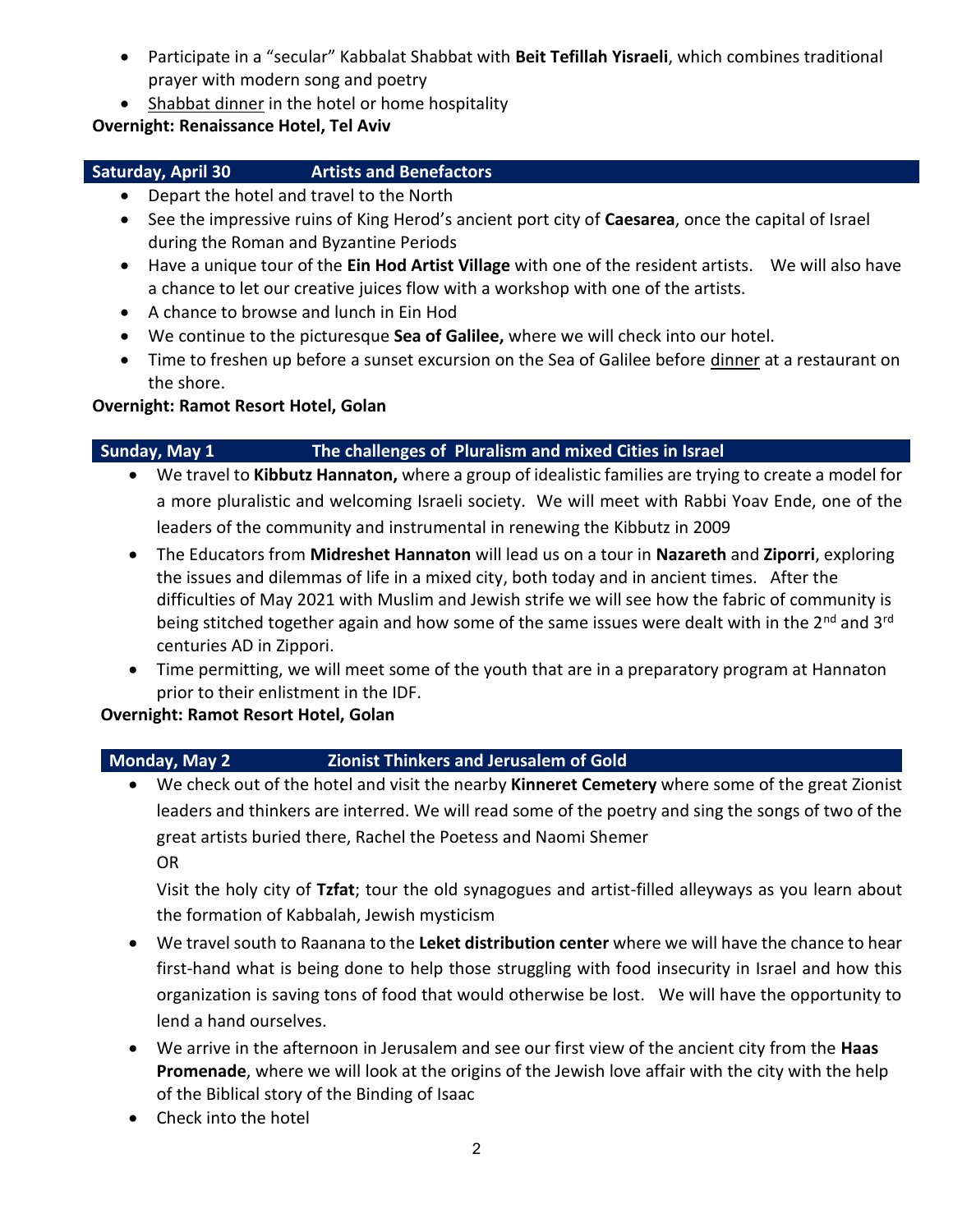- Dinner in a local restaurant
- Optional walking tour with the guide in a close-by neighborhood.

## **Overnight: Dan Panorama Hotel, Jerusalem**

# **Tuesday, May 3 The Ancient City renews itself**

- We will go to **Life Line for the Elderly** and see how this organization has been changing lives and changing attitudes for Jerusalem's elderly for over 40 years.
- We take our newly found appreciation for what lies underneath our feet and explore some of the more recent finds in the **Old City** and how it is changing what we thought we knew about Herod's building plans **Western Wall Tunnels**
- Lunch and shopping time in the **Jewish Quarter** and the **Roman/Byzantine Cardo**
- Get your hands into the ancient dirt of Jerusalem by participating in the **Sifting Project** to find artifacts from the 1000 and 2000 years ago and even earlier. This important project has been going on for years and has salvaged valuable artifacts in Jerusalem's history
- Dinner in the hotel
- This evening we usher in Israel's solemn **Memorial Day** at a local ceremony; a minute-long siren will be heard around the country at 8:00pm

# **Overnight: Dan Panorama Hotel, Jerusalem**

## **Wednesday, May 4 Gush Etzion, not what you thought**

- Depart Jerusalem to visit the **Gush Etzion Settlement** just south of Jerusalem to learn about the role of the region during the War of Independence. Meet with local residents to hear about daily life in the West Bank and learn more about the geopolitical complexities of the area and the resulting moral, economic and political dilemmas.
- At 11:00am, a **two-minute siren** will be heard around the country as people take a moment of silence in memory of Israel's fallen soldiers
- Meet with the **Palestinian Israeli Initiative for Understanding, Nonviolence, and Reconciliation** which brings together Jews & Arabs who live the Gush Etzion area for dialogue and interaction.
- After lunch we will meet with some of the **residents of the area** both young and old and hear their stories
- See the audio-visual program at the **Kibbutz Kfar Etzion Heritage Center** that tells the dramatic story of the Jewish communities that were destroyed in Gush Etzion in 1948.
- Return to Jerusalem and the hotel to prepare for a night on the streets of the city as they ring in the **Independence Day celebrations**.

## **Overnight: Dan Panorama Hotel, Jerusalem**

# **Thursday, May 5 Israel Independence Day**

- We begin the day at the **Mount Herzl National Military Cemetery** where just the night before the main ceremony of Memorial Day were held. There we will visit some of the graves of the people who made Israel what it is today, including Yitzchak Rabin, Golda Meir and others. We will pay homage at the grave of **Michael Levin**, the young Philadelphia area lone soldier who gave his life in the 2006 war in Lebanon.
- We join the **Independence Day festivities** in Gan Sacher with some of the lone soldiers that are serving today in the IDF
- The **Jerusalem Botanical Garden** is an oasis of greenery and tranquility in the heart of the city; we explore the largest botanical garden in the Middle East